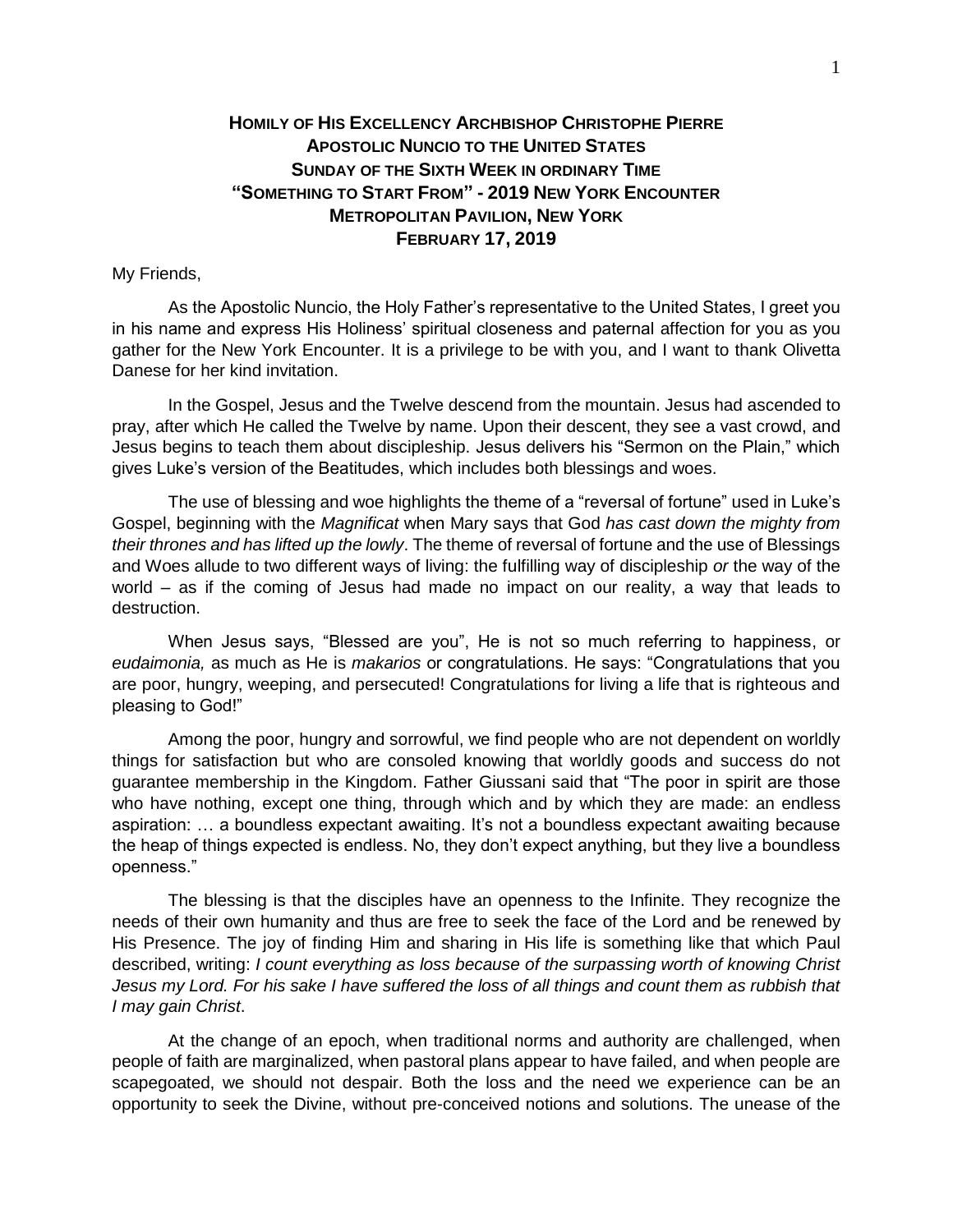situation can awaken us to the need for mercy, to be looked upon and valued, or to be understood. These needs awaken us to the promise of something – something from which we can build anew. The experience of poverty, hunger, sorrow, and persecution could even be proof that one is sharing in the life of Christ and His Kingdom and may serve to fortify our adherence to God.

Jesus speaks of both blessing *and* woe. *Woe* is not a material curse; rather, the *woes* are best understood as disfavor in God's sight. The *woes* are a call to repentance. By placing their trust in material things, people endanger their salvation, not only by not relying on God but also by neglecting the needs of their neighbor. Jesus warns the powerful that unless they repent, destruction awaits. The four sets of blessings and woes – poor versus rich; hungry versus full; weeping versus laughing; being hated versus being well-respected – highlight the call for the disciples to live differently. Do we live differently because we know Jesus? Has he impacted our humanity?

*Poor versus Rich*: In Luke's Gospel, there is a recurring theme of a preferential option for the poor. It is not that God is always displeased with the rich; rather, it is a matter of security. True security is in the Lord, not in material wealth or power. The prophet Jeremiah reminds us: *Blessed is the one who trusts in the Lord, whose hope is the Lord. He is like a tree planted beside the waters that stretches out its roots to the stream: it fears not the heat when it comes; its leaves stay green; in the year of drought it shows no distress but still bears fruit.*

Again, Father Giussani teaches us: "People cannot understand themselves as free in the absolute sense: because they didn't exist, and now they do  $-$  they depend. Necessarily. The choice is very simple: They depend on that which makes reality, that is, God, or they depend on the randomness of the movement of reality, that is, power. The terrible error of Western civilization is having forgotten and rejected this. And so, in the name of their own autonomy, the people of the west became slaves of every form of power. And all civilization's clever development of tools only serves to increase their enslavement."

How different is the Kingdom of God! Jesus tells the poor that "yours *is* the Kingdom of heaven", while he warns that the rich have already *received* their consolation. The poor share in the fruits of the Kingdom even though they live at the peripheries; in contrast, the rich, having already received full payment, becoming enslaved to power, should not expect anything further. And maybe this is what Zacchaeus realized, though he was wealthy – that there was still an emptiness inside, a lack of authentic freedom. The upward gaze of the Lord toward him in the sycamore tree offered him the promise of something more – of liberation. That gaze remains full of promise as it is now cast upon us.

*Hungry versus Full*: Here the Lord contrasts those who do not have enough to meet their daily needs with those who have an abundance. God promises that those who struggle to survive will have their fill, while those who selfishly horde earthly riches will find themselves empty. The story of Lazarus, who used to beg for scraps for the rich man's table but who later found his reward in the bosom of Abraham, illustrates the point; there the rich man was "full" of what this world offered but found himself in torment for failing to act on behalf of his hungry brother Lazarus. To those who hunger now, Jesus promises not only that they will they have their hunger satiated, but in the Kingdom, they will be abundantly filled. What, or rather, Who offers us that which corresponds to the deepest longings of the human heart?

*Weeping versus Laughing*: Jesus points out to his disciples that those who weep now are those who have suffered true pain in their lives, the result of marginalization and exclusion.